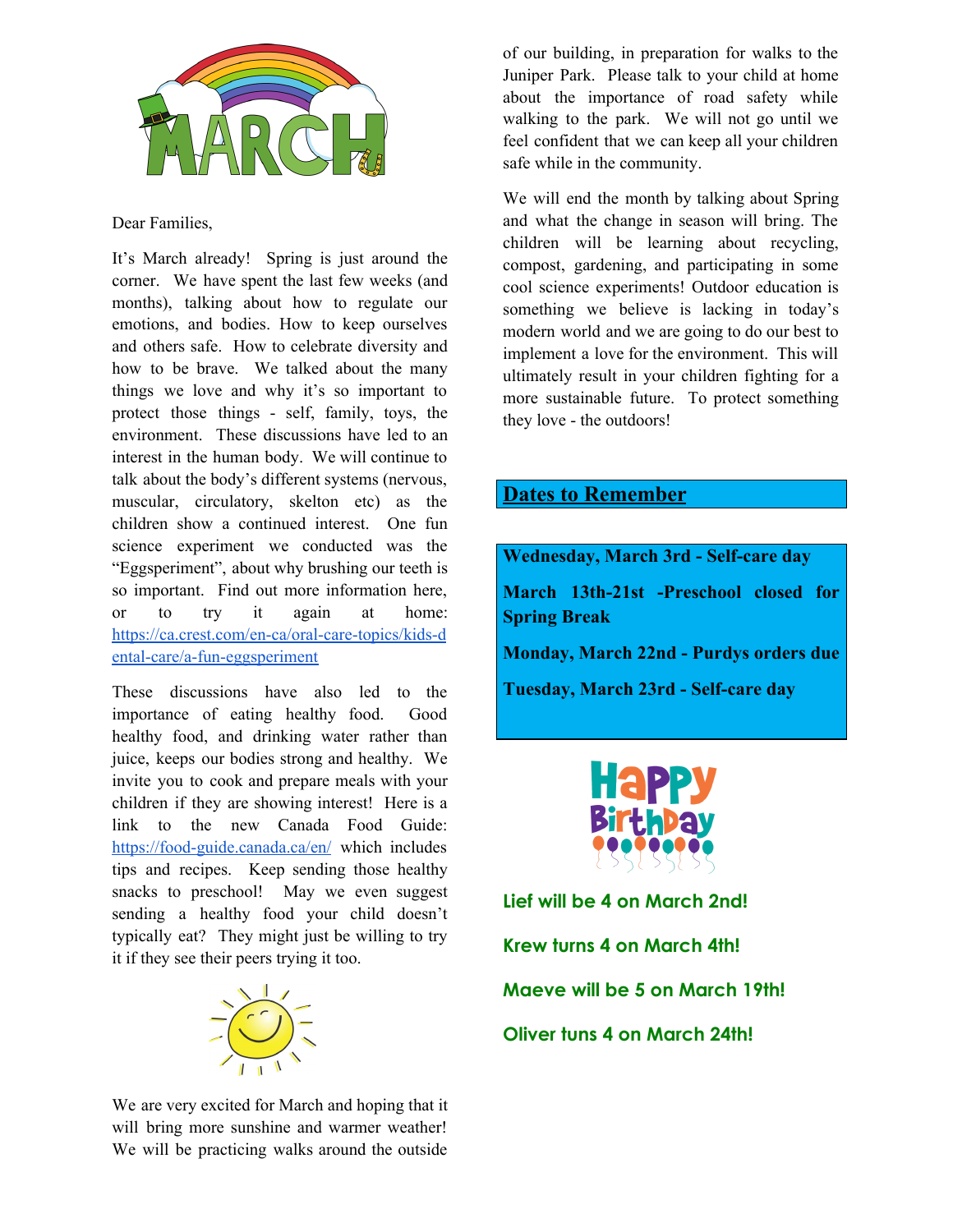Early Childhood Educators are lifelong learners. We participate in professional development, workshops, and are honored to call ourselves professionals in our field. We (Pyper and Lisa), are both members of the professional organization: ECEBC. (Early Childhood Educators of British Columbia).

Lisa is happy to announce that she will be returning to school this month (for the next nine months), to take her ECE Post Basic, which means she will be learning about and receiving her Infant Toddler certification and her Children with Exceptionalities (Special Needs) certification. The classes are in the evenings, so she is happy to continue working and seeing all of you every day! If you have any questions or comments about our educational qualifications, please don't hesitate to ask. (Pyper already holds these certifications, and has recently obtained her certification to instruct children's yoga!)



#### **Illness Policy**

With the Covid-19 Pandemic reaching a year already, we are all struggling. While adjusting to this "new normal", many basic human interactions have been ceased and altered in ways that we can't even imagine how it will affect our children. Children, however, are RESILIENT, and we have done our best to keep their schedules and routines consistent in the classroom. It has not been easy and anxiety has been high. We want to let you know how much we appreciate you working together with us through the past year. We know how difficult it can be when you have to keep a sick child home - but we appreciate it so much.

Please let us know if you have any questions regarding our illness policy.

### **Big Emotions**

This year has been unlike any other. I don't know about you, but I am definitely feeling the "pandemic fatigue." You may have noticed some big emotions in your child, that are unusual or unexpected perhaps they are tantrums that last for an hour or an increase in fear or worry.

Children in their beginning years are just beginning to learn how to regulate their emotions both on their own and with our help; while also discovering/exploring how to make sense of the world around them.

Children thrive on routine and knowing what to expect to help regulate their emotions. This year, their routines may be very different especially if their parents are working from home, they are no longer seeing family members or they may not be participating in extra-curricular activities. They also do not know what to expect or how this will end, much like us adults! This creates confusion, uncertainty and can foster their fear of the unknown.

## **Self-Care Days**

To encourage the children to work on managing their emotions, we will be having one or two Self-Care days each month.

On this day the child is welcome to wear their PJ's or any other comfy clothes. We will be doing some self-care activities such as yoga, meditation, dancing, painting nails, artwhatever their heart desires! This can foster a sense of taking care of your body and mind and having a relaxing day when you are feeling overwhelmed!

If you have any suggestions on what we can do, please let me know! We would love to incorporate ways that they practice self-care at home, into the classroom.

**Our first Self-Care day will be Wednesday, March 3 rd with another one on Tuesday, March 23rd**